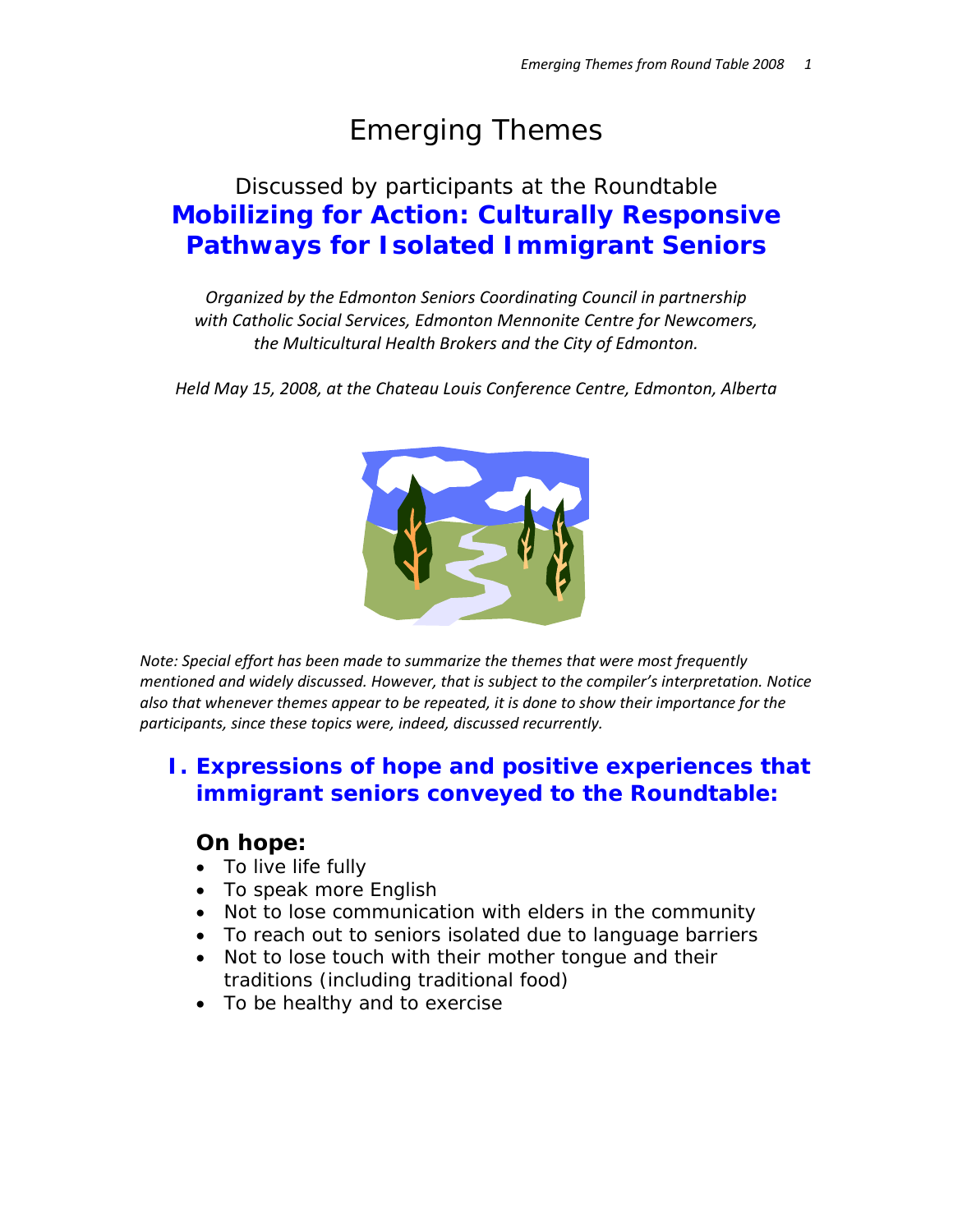## **On positive experiences and how they became positive:**

- Home country left in turmoil but Canada a blessing, as it accepts other cultures by providing opportunities for immigrants to practise their own cultural traditions
- ESL lessons open doors of communication
- An immigrant senior mentioned being surrounded by friendly and patient people (agency workers, bus drivers, strangers) who are helping in the senior's adaptation
- Assistance offered by agencies and by friends of family in locating [settlement] services
- Access to useful (passes) public transportation
- Accessible health care (quick response to senior's call) that relieves senior of burden on family
- Health care professionals helpful despite language barriers
- Existence of opportunities to improve education
- Alberta Seniors Benefit financially helpful

## **II. Expressions on challenges and proposed solutions:**

## *1a. Language barriers:*

- Language barriers make some seniors feel 'illiterate', in spite of their good education.
- Language also a barrier to keeping up with current events, and can limit personal (artistic) expression and create more dependency.
- Communication barriers with (grand) children in Canada, lead to isolation at home.
- Financial problems limit attendance to language classes.

 *1b. Proposed solutions:*

- Identify drop-in centres and language programs as important places to distribute information.
- Make translators more available, particularly in the health care system and for government services.
- Provide information in audio form to surpass written barrier.

## *2a. On immigrant seniors' functionality in the Canadian system:*

- Seniors' ignorance on how to use the banking system generates elder abuse by children.
- Difficulty finding affordable housing.
- Non familiarity with the laws of the land here.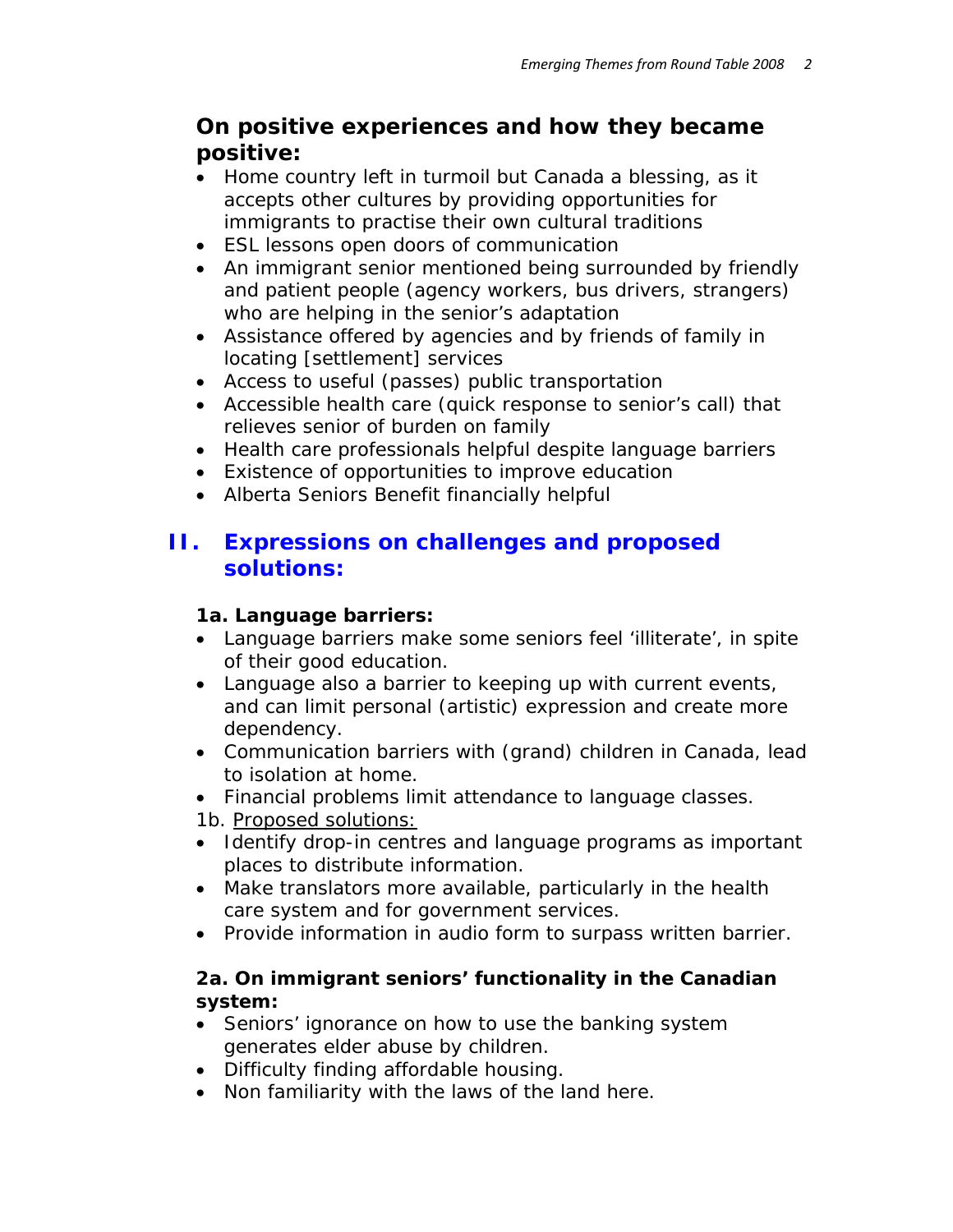- Immigrant seniors lack information on different issues including computer skills learning [courses] and extracurricular activities.
- The government legislated 10-years waiting time before sponsored immigrant seniors can apply for government benefits creates a variety of problems and barriers to them and their sponsoring families.
- Sponsored immigrant seniors feel like a burden to family due to limited ability to help with the household expenses as a result of the 10-year sponsorship period.
- Some professional qualifications not recognized here.
- Some financial problems (that create impediments to attend language classes, pay taxes, etc).

 *2b. Proposed solutions:*

- Implement a short seminar for new families upon their arrival to guide them through the necessary government documentation and to explain how to access health and other services and resources. This would enable the immigrant seniors to begin functioning independently more quickly.
- Lower the sponsorship period to five (or less) years to allow immigrant seniors to access assistance sooner.
- Lower the age for receiving higher rates under the Alberta Seniors Benefits program and make an effort to educate seniors about the benefits available to them.
- Publish information in different languages.
- Make many services and opportunities free of charge for seniors, or at least provide or arrange for transportation for them.

#### *3a. On family sponsorship and the roles of immigrant seniors within their families:*

- The government-legislated 10-years wait time before sponsored immigrant seniors can apply for government benefits creates a variety of problems and barriers to them and their sponsoring families.
- Some immigrant seniors sponsored by their children arrive with inadequate skills to find work and therefore end up without retirement packages, increasing the financial burden on their families (economic challenges that result are extreme).
- Many seniors are invited to Canada by their families to look after the children and this can be both a blessing and a curse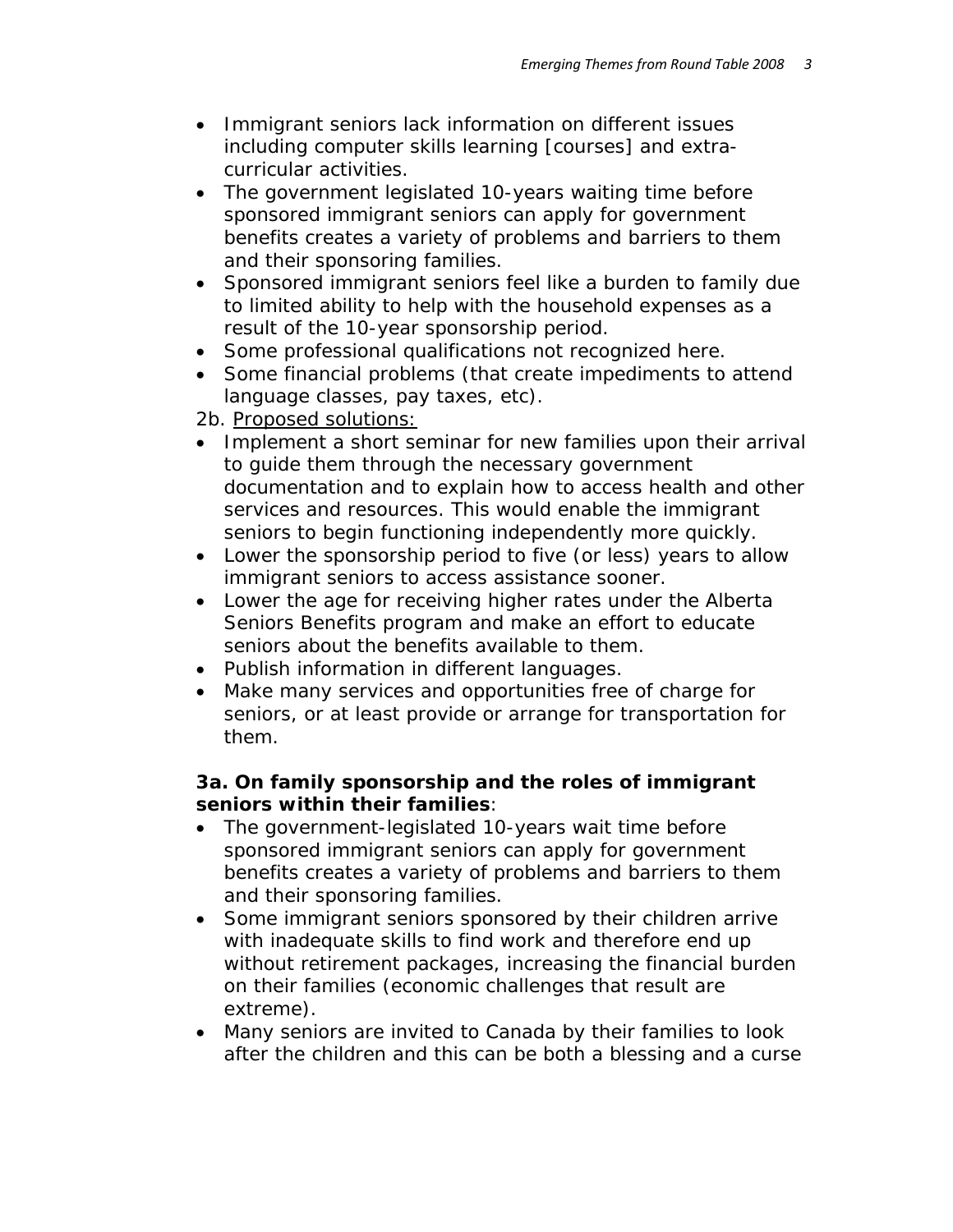• Loneliness of some immigrant seniors resulting from being separated from family members (spouses, children) back home for lengthy periods (three to 15 years)

 *3b. Proposed solutions:*

- Open up more spaces for seniors in residences that provide food and opportunities for social interaction.
- Join lobbying efforts, such as the one being done in Toronto, to change legislation requiring sponsored immigrant seniors to wait for 10 years before they can qualify to receive government benefits.
- Facilitate seniors coming together, enabling them to connect with members of their own community first and then branch out to contacts with others in the broader community.
- Reach out to isolated immigrant seniors and recognize it is a myth that *all* ethnic seniors *are always* well looked after by their own families/communities.
- Distribute information at drop-in centres and language programs.
- Have people available at seniors centres who can greet immigrant seniors in their own language and make them feel welcomed (understanding the particular circumstances in the seniors' countries of origin and being able to deal with the seniors' problems more effectively).
- Give priority to seniors in waiting rooms.
- Lobby for the Canadian citizenship application process to be streamlined. This would open up the possibility for ethnic seniors to apply for passports enabling them to enjoy travelling and visiting family members.

## *4a. On financial difficulties:*

- Immigrant seniors are often unable to help their sponsoring families' pay expenses as a result of the long waiting period to qualify for government benefits.
- Some immigrant seniors sponsored by their children arrive with inadequate skills to find work and therefore end up without retirement packages, increasing the financial burden on their families (economic challenges that result are extreme).

## *4b. Proposed solutions:*

• Join lobbying efforts, such as the one being done in Toronto, to change legislation requiring sponsored immigrant seniors to wait for 10 years before they can qualify to receive government benefits.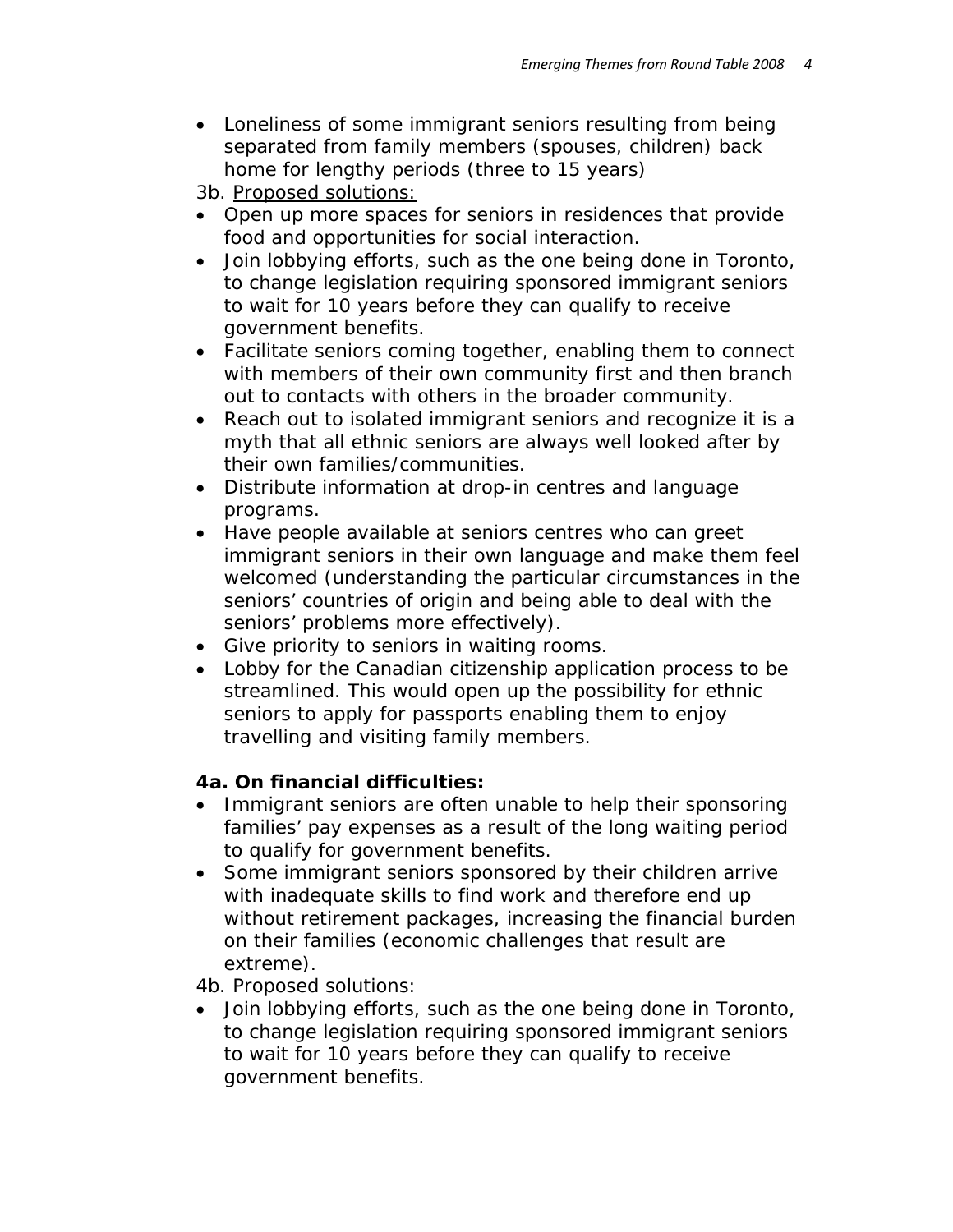• Make many programs/services and opportunities free of charge for immigrant seniors, or at least provide or arrange for transportation for them.

#### *5a. On personal challenges and challenges faced by the ethnic communities:*

- Seniors are dealing with the cold winter weather (a shock particularly for those used to a hotter climate).
- Immigrant service agencies and ethnic communities are struggling with staffing issues, turnover, burnout, and the shortage of volunteers which, in turn, diminishes their ability to offer services.

#### *Miscellaneous proposals:*

- Create multicultural senior centres in Edmonton supported through collaborations between different organizations. (Closed schools could be potential sites)
- Form collaborative relationships between mainstream professionals and immigrant communities.
- Use closed schools as seniors centres
- Develop more partnerships with service providers, given that resources, spaces, and volunteers are limited.
- Make financial aid and loans more available more quickly to those who wish to attend university.
- Get more involvement of seniors centres to offer ESL programs (this would strengthen their membership by attracting more seniors).
- Ensure that English language programs for seniors are available in every area of the city.
- Make bus and fitness facility passes transferable among all cities in Canada.
- Bring back 'Klondike Days' and develop them as a means of honouring seniors and their contribution to making the province [of Alberta] great
- Emulate the Korean community [in Edmonton], which has established its own churches, seniors college, and senior centre.
- Counteract the effects of "boom & bust" economy for ethnic seniors.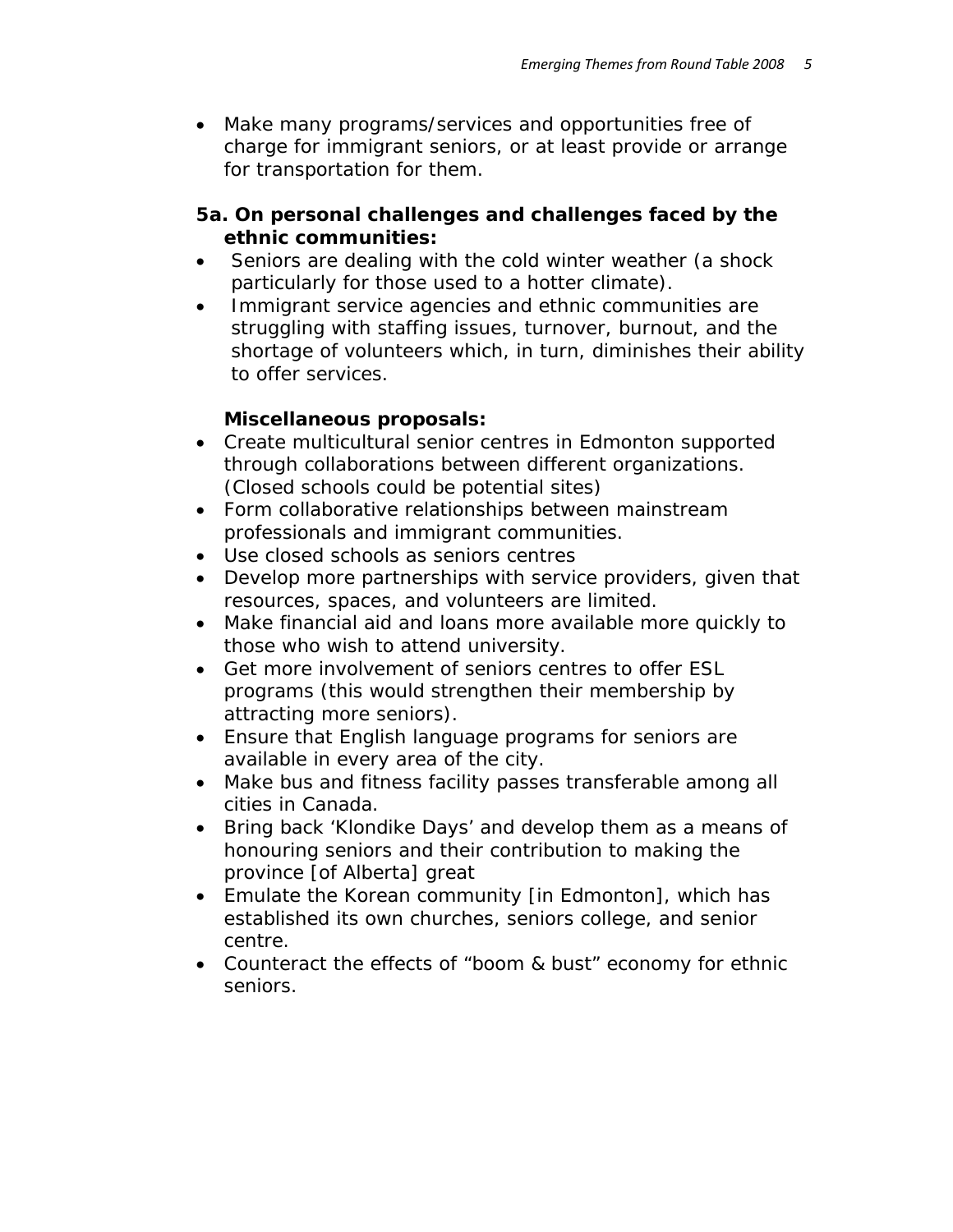## **III. Major themes emerging from all participants' input on reaching out to isolated seniors:**

#### *Proposed dynamics amongst some of the stakeholders*

• Cultural groups considered particularly important in reaching out. The first connections to immigrant seniors should be through cultural groups, as well as through seniors centres. Workers should tap into the cultural/immigrant groups' ethnic media to announce programs, events and services. Cultural groups could provide space for immigrant seniors' activities.

#### *Role of serving agencies*

- Immigrant senior-serving agencies must go out to where the immigrant seniors are. Reach out to immigrant seniors at their frequented places (malls, doctors' offices, supermarkets, libraries, churches, volunteer centres), and reach them as early as they arrival at the airport.
- Agencies should collaborate and coordinate services to immigrant seniors to develop materials that are culturally and linguistically appropriate. Frontline workers must be trained in "cultural competency" and agencies should increase their numbers of ethnic employees. Connect and involve immigrant seniors with mainstream seniors.

## *Dealing with transportation*

• Transportation is still inadequate: Some challenges are the [problems with] communication between drivers and immigrant seniors, and the (in)adequacy of bus services, most notably for immigrant seniors attendance at day programs. Information cards used by immigrant seniors and (bus/taxi) drivers, as well as other communication strategies, should contribute to reducing or removing barriers to accessing services.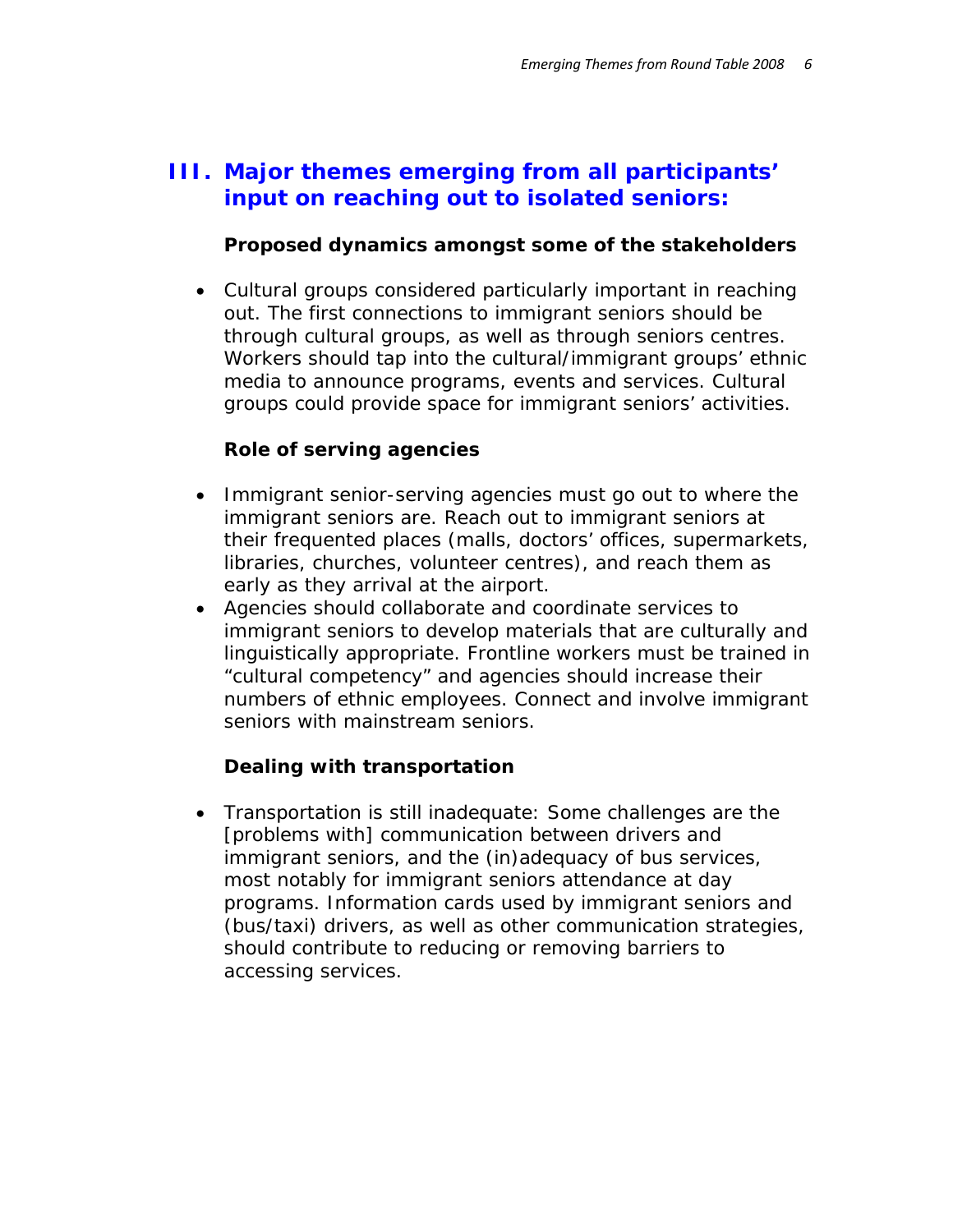## **IV. Major themes emerging from all participants' input on how to make services more culturally accessible and responsive:**

#### *Role of agencies and their workers*

- Community centres to reach out to immigrant seniors. Agencies could partner to secure spaces for immigrant seniors' programs and activities. Workers to pay close attention to immigrant seniors' stories and their needs in order to respond to them adequately. Workers to be culturally trained and agencies to hire more ethnic workers. Workers to provide immigrant seniors with an information package that includes their rights and a directory of services.
- Provide services in appropriate language and train workers in (inter)cultural competencies.

#### *Role of immigrant seniors and staff*

- Identify seniors who are in key positions to advocate for political changes.
- Develop culturally-specific programs at the immigrant seniors' natural places, rather than taking the seniors out to places where programs are available.
- Develop seniors' advisory groups to steer programs and services. Develop on-line directory of resources.

## **V. Major themes emerging from all participants' input on what has worked and on success stories:**

- Schools and seniors collaborating in various initiatives (e.g., seniors reading to kids, seniors coming to schools to teach about culture).
- Immigrant seniors and English-speaking seniors in the same activity, meeting each others' needs (peer support).
- The Multicultural Health Brokers servicing immigrant seniors, and this Roundtable are examples of success stories.
- English and fitness instructors for immigrant seniors to connect them to mainstream services.
- Special educational courses of particular interest to seniors (e.g., "clear writing course" or fine arts courses) at seniors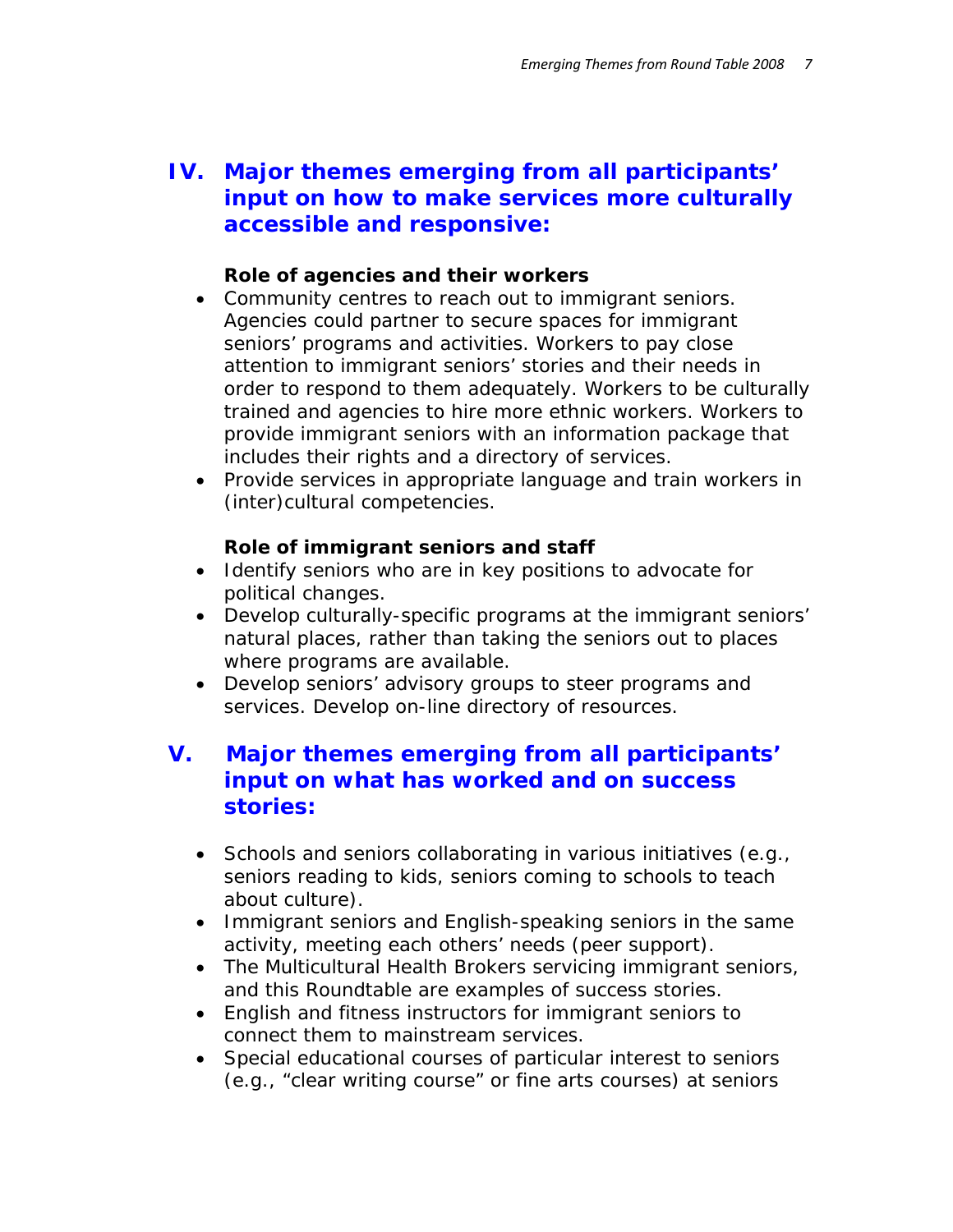centres or elsewhere, expanding interest to educate seniors in cultural issues.

- (City of Calgary's) Diversity Liaisons are paid staff who are interpreters and have extensive medical training. In Edmonton, the Multicultural Health Brokers Co-op offers the same kind of service (medical interpreters) but with very limited resources and with significant volunteer hours.
- Volunteer "bus buddies" program.
- Digital videos capturing stories are educational tools for intercultural understanding.
- Municipal politicians advocating for seniors.
- Effective reporting on elder abuse.
- Seniors Association of Greater Edmonton (SAGE) community garden for immigrant seniors.
- Funding for internship within multicultural organizations to develop cultural competencies.
- Immigrant seniors' user-friendly visual information (electronic map) .
- Ethnic speciality food stores [and restaurants].

## **VI. Major themes emerging from all participants' final recommendations:**

- Formation of a follow-up committee.
- Development of a website similar to Calgary's municipal site (www.immigrantseniors.ca).
- Mapping immigrant seniors.
- Advocacy on immigrant seniors' relevant policies.

#### **VII. Recommendations from Roundtable evaluation ("what specific action(s) can you or your organization take to address the issues and needs discussed today?"):**

- Prevent duplication of resources.
- Network with other agencies.
- Form a working (follow-up) committee.
- Bring conclusions to own agency.
- Make policy changes at all levels of government.
- Produce on-line resources.
- Encourage advocacy work.